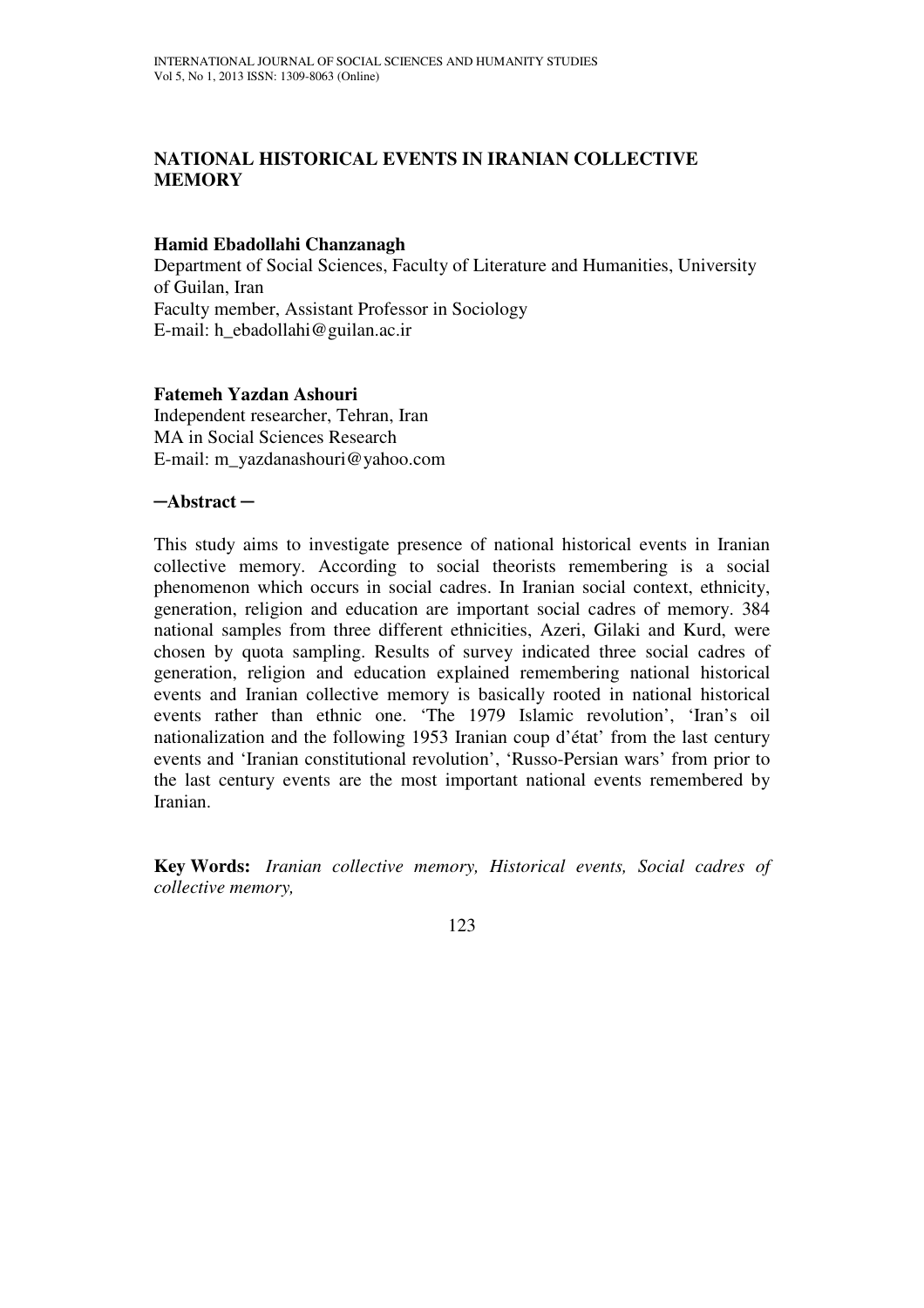## **JEL Classification:** Z19.

#### **1. INTRODUCTION**

These are present concerns that determine what of the past we remember (Halbwachs, 1992) and also the past remembering shapes our present and future behavior. Having considered many political, social and economic changes in Iran, Iranian people remember the past based on the present concerns and accordingly these shape their present and future behavior. So, the current study of Iranian collective memory can help to understand both Iranian historical memories and their present behavior. For example, Iranian Anti-Western sentiment in recent decades can be more understandable by Iranian present collective remembering of 1953 coup which occurred by the company of the United States' CIA and Britain's MI6. Some sociologists, such as Halbwachs (1992) Mannheim (1952) Schuman and Scott (1989), claimed remembering is constructed in social cadres. So in this research, Iranian three ethnic groups (Azeri, Kurd and Gilaki) are asked to report "the most important national events over the past 100 years and before". Considering the mentioned theories, ethnic, educational, generational, religious constructions of Iranian collective memory about national events are studied. Based on the mentioned theories, the following research questions are proposed: Is Iranian collective memory rooted in national or ethnic historical events? Is there any relationship between the national events remembering and generations / education / religions?

## **2. THEORETICAL APPROACH**

This research is rooted in Halbwachs and Mannheim theories. Halbwachs' (1941) theory is about social framework of memory, he claimed that collective memory in general and remembering and forgetting in particular are 'socially framed'. That is social cadres such as race, ethnicity, religion which determine what to remember and how. Another notion in Halbwachs theory is *presentist* perspective to collective memory. He believes present situation of social groups determine their views of the past (Halbwachs, 1992). Past is continually capable of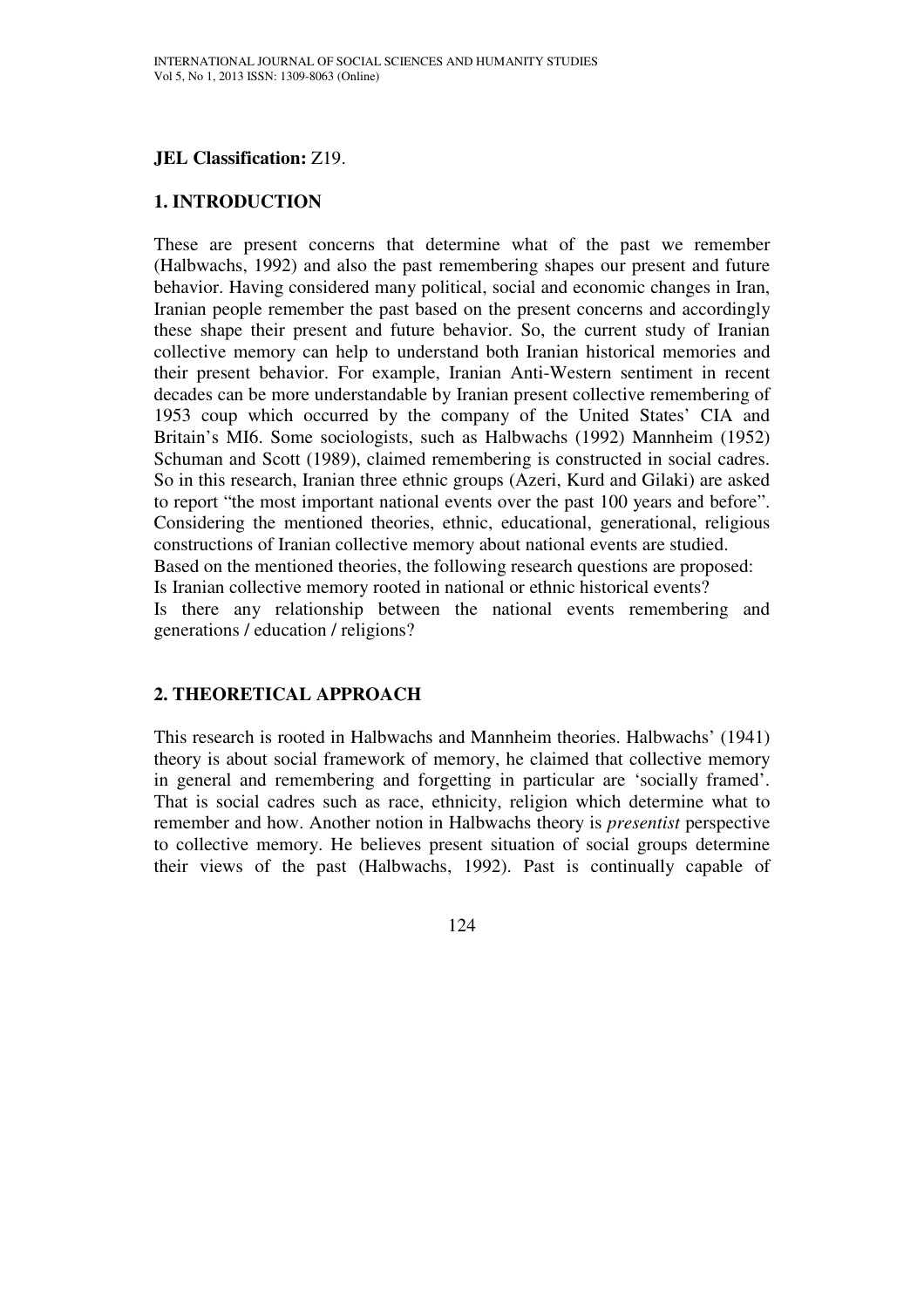reinterpreting and reconstructing by the present situation of people inside the social cadres.

Having used Mannheim's theory of generation (1952), this study considers generation as one of the social cadres. He claimed each generation has unique experiences therefore its collective memory will be various from the other generations. Not only the generation's collective memory is included its direct experiences but also whatever it inherited indirect experiences from environment. Moreover, the notion of generation is more of knowledge and consciousness rather than biological phenomenon according to Mannheim. It is worth mentioning that generational collective memory is constructed at early youth (around 25 years old).

# **3. METHOD**

According to Mannheim theory (1952) generational characteristics are shaped around 25 years old so people above 25 of three different ethnicities, Gilaki, Azeri and Kurd, were population of the research. 384 national samples from three capitals of provinces, 126 from Rasht, 223 from Tabriz and 35 from Sanandaj were chosen by quota sampling. The survey used a questionnaire which divided Iranian national historical events into two periods of 1912-2012 and before. 384 samples fill out the questionnaires but the final data analysis ran on 381 questionnaires.

# **4. RESULTS**

We describe the most important events remembered by Iranian from first to the third mentions before investigating collective memories in different social cadres of ethnicity, generation, religion and education. Results showed 1979 Islamic revolution, Iran's oil nationalization and the following 1953 Iranian coup and 2009 president-elect are the most important events respectively in Iranian collective memory. As far as nearness of event can play an essential role in its remembering (Schuman and Scott, 1989), we can analyze the remembering of 2009 president-elect among four, the most important events. Although 1979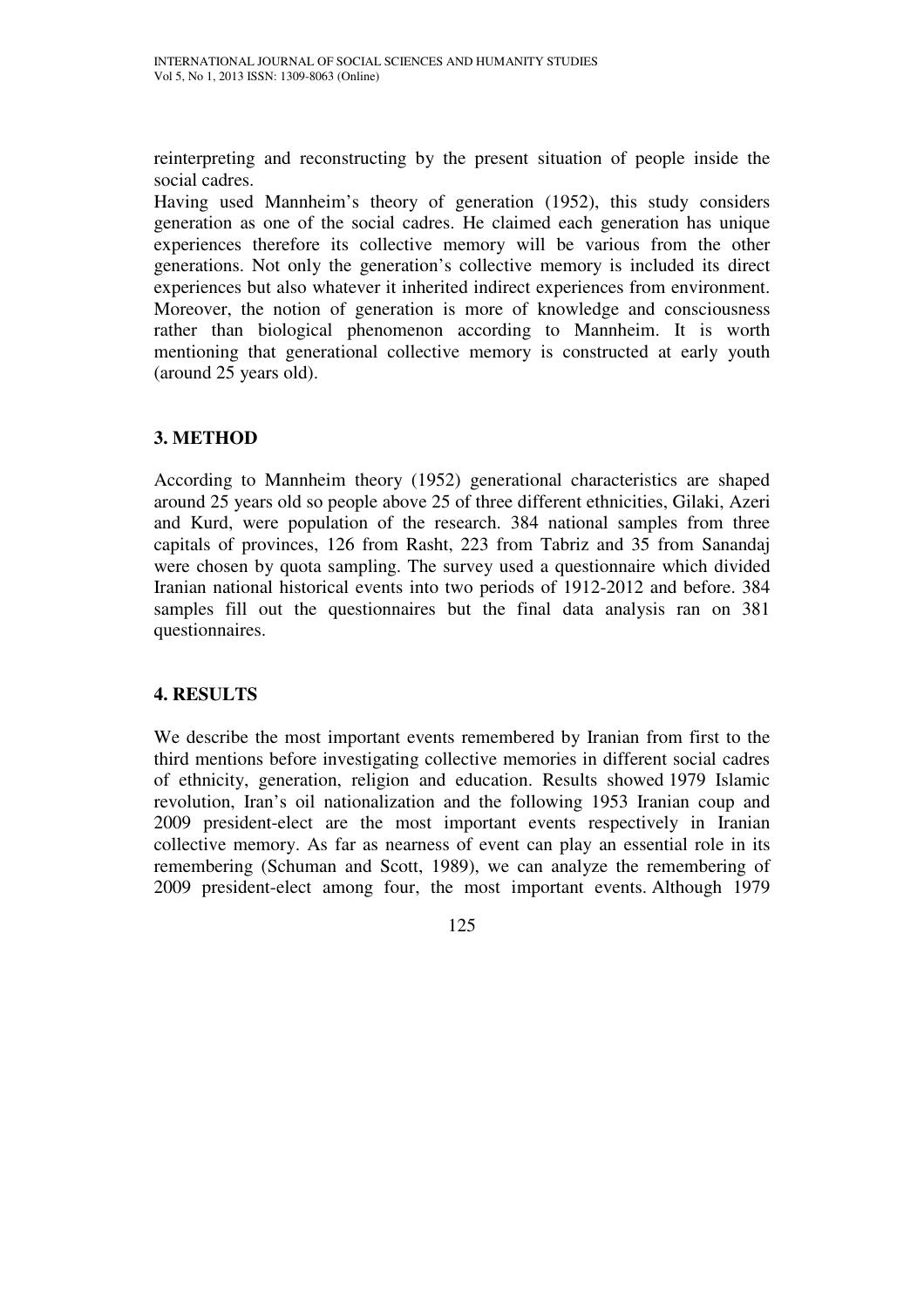Islamic revolution, Iran's oil nationalization and the following 1953 Iranian coup are so distinct events, Iranian consider them as the important events, because those events affected their present life to a great degree. Table 1 presents highly mentioned national historical events.

|                       | Historical events                        | N <sub>1</sub> <sup>st</sup> | $\%$ 1 <sup>st</sup> | N 2 <sup>st</sup> | $\%$ 2 <sup>st</sup> | N <sub>3</sub> <sup>st</sup> | $\%$ 3 <sup>st</sup> |
|-----------------------|------------------------------------------|------------------------------|----------------------|-------------------|----------------------|------------------------------|----------------------|
|                       |                                          | Mention                      | Mention              | Mention           | Mention              | Mention                      | Mention              |
|                       | 1979 Islamic<br>Revolution               | 153                          | 40.2                 | 78                | 20.5                 | 35                           | 9.2                  |
|                       | Oil nationalization<br>and The 1953 Coup | 54                           | 14.2                 | 56                | 14.7                 | 33                           | 8.6                  |
|                       | 2009 President-elect                     | 43                           | 11.3                 | 37                | 9.7                  | 29                           | 7.6                  |
|                       | Iran - Iraq war                          | 21                           | 5.5                  | 67                | 17.6                 | 27                           | 7.1                  |
| Over<br>past          | Iranian subsidy<br>reform plan           | 19                           | 5                    | 13                | 3.4                  | 5                            | 1.3                  |
| 100<br>years          | Azerbaijan People's<br>Government        | 13                           | 3.4                  | $\overline{2}$    | 0.5                  | 8                            | 2.1                  |
|                       | Iranian nuclear power                    | 12                           | 3.1                  | 26                | 6.8                  | 12                           | 3.1                  |
|                       | Miscellaneous                            | 66                           | 17.3                 | 68                | 17.8                 | 52                           | 14                   |
|                       | Don't know                               | $\Omega$                     | $\Omega$             | 34                | 8.9                  | 180                          | 47                   |
|                       | Total                                    | 381                          | 100                  | 381               | 100                  | 381                          | 100                  |
|                       | Iranian Constitutional<br>Revolution     | 89                           | 23.4                 | 18                | 4.7                  | 8                            | 2.1                  |
|                       | Russo-Iranian Wars<br>$(1804 - 1828)$    | 38                           | 10                   | 29                | 7.6                  | 15                           | 3.9                  |
| <b>Before</b><br>past | Entrance of Islam in<br>Iran $(637-651)$ | 16                           | 4.2                  | 10                | 2.6                  | 6                            | 1.6                  |
| 100<br>years          | Dar ul-Funun<br>establishment            | 12                           | 3.1                  | 8                 | 2.1                  | $\mathbf{1}$                 | 0.3                  |
|                       | Reza khan coup                           | 11                           | 2.9                  | $\tau$            | 1.8                  | $\overline{2}$               | 0.5                  |
|                       | Mongol's attack to<br>Iran               | 11                           | 2.9                  | 11                | 2.9                  | $\overline{4}$               | $\mathbf{1}$         |
|                       | Ashura event                             | 10                           | 2.6                  | $\mathbf{1}$      | 0.3                  | $\Omega$                     | $\Omega$             |
|                       | Kuchik Khan<br>movement                  | 10                           | 2.6                  | 1                 | 0.3                  | $\Omega$                     | $\Omega$             |

Table 1. Highly mentioned national events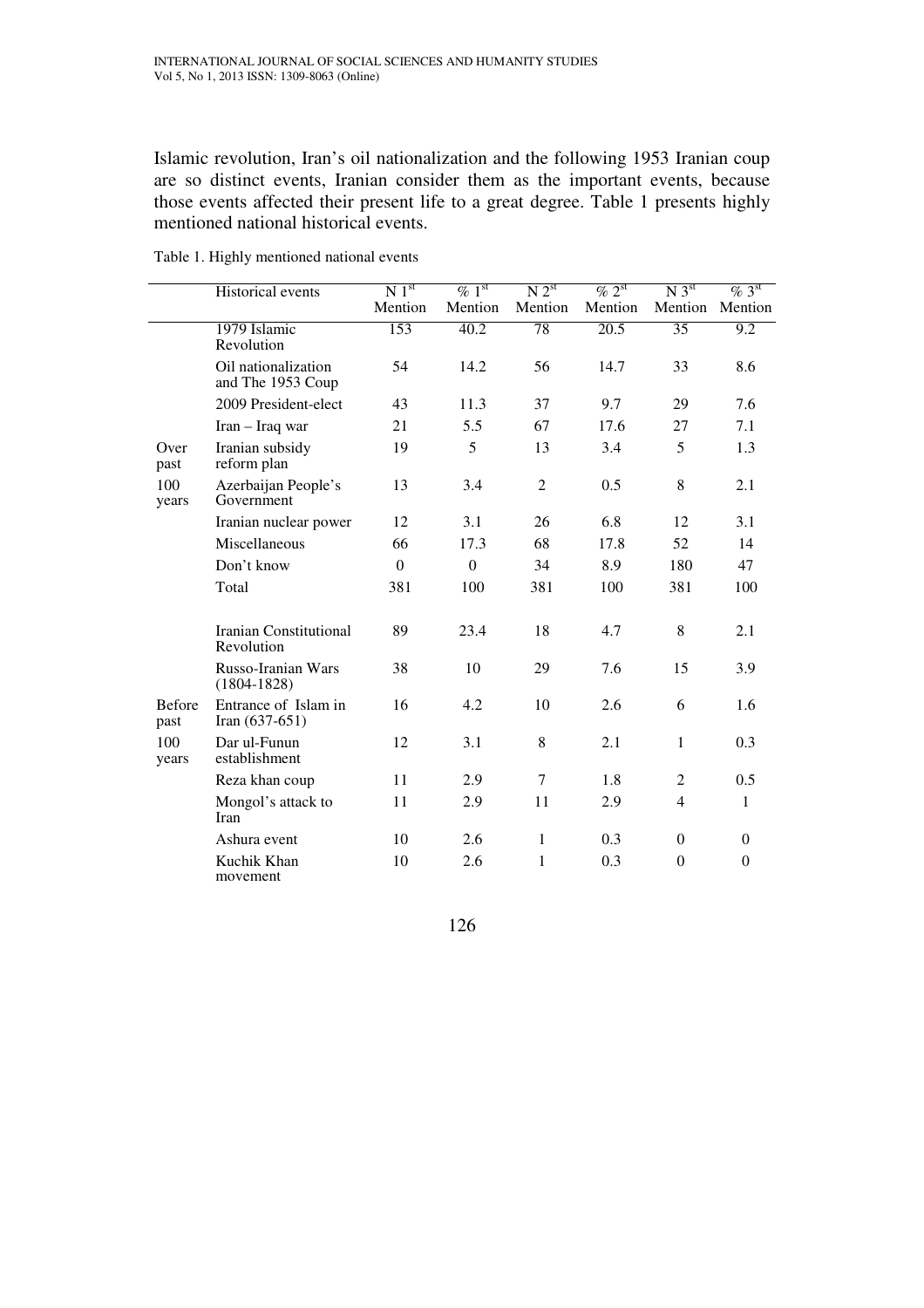| Miscellaneous | 60          | 15.8           | 34  | a    |     |     |
|---------------|-------------|----------------|-----|------|-----|-----|
| Don't know    | $\sqrt{24}$ | 32.5           | 262 | 68.8 | 339 | 89  |
| Total         | 381         | 0 <sup>0</sup> | 381 | 100  | 381 | 100 |

Comparing the collective memory among three ethnic groups indicates, in the first mention events, Azeri's and Gilaki's remembering are pretty similar but Azeri's collective memory is more ethnic than Gilaki's and Kurd's. Azerbaijan people's Government as ethnic event is only remembered among Azeri people. Also, Kurd people gave less importance to 1979 Islamic Revolution and more importance to Iranian nuclear power and Iranian subsidy reform plan in comparison with two other ethnicities. Although there are differences in collective memory among three ethnicities, the results show Iranian collective memory is more national rather than ethnic one. The following table indicates importance of Iranian historical events over the past 100 years among three ethnicities.

Table 2.  $1<sup>st</sup>$ ,  $2<sup>st</sup>$  &  $3<sup>st</sup>$  mentioned national events over the past 100 years among three ethnicities.

| <b>Historical events</b> | $\overline{1}$ st |          |                | $2^{\rm st}$ |          |                |                | 3 <sup>st</sup> |                |       |
|--------------------------|-------------------|----------|----------------|--------------|----------|----------------|----------------|-----------------|----------------|-------|
|                          |                   | Gilak    | Kurd           | Azeri        | Gilak    | Kurd           | Azeri          | Gilak           | Kurd           | Azeri |
| 1979 Islamic             | N                 | 60       | 8              | 85           | 28       | $\mathfrak{D}$ | 48             | 7               | 4              | 24    |
| Revolution               | $\%$              | 48       | 22.9           | 48.5         | 22.4     | 5.7            | 21.7           | 5.6             | 11.4           | 10.9  |
| Oil nationalization      | N                 | 27       | 3              | 24           | 22       | 4              | 30             | 12              | $\overline{4}$ | 17    |
| and the 1953 Coup        | $\%$              | 21.6     | 8.6            | 10.8         | 17.6     | 11.4           | 13.6           | 9.6             | 11.5           | 7.7   |
| 2009 President-elect     | N                 | 16       | 3              | 24           | 10       | 5              | 22             | 9               | 6              | 14    |
|                          | $\%$              | 12.8     | 8.6            | 10.9         | 8        | 14.3           | 10             | 7.2             | 17.1           | 6.3   |
| Iran – Iraq war          | N                 | 7        |                | 13           | 21       | $\overline{4}$ | 42             | 7               | 3              | 17    |
|                          | $\%$              | 5.6      | 2.9            | 5.9          | 16.8     | 11.4           | 19             | 5.6             | 8.6            | 7.7   |
| Iranian subsidy          | N                 | 4        | 7              | 8            | 5        | 3              | 5              | 1               | 1              | 3     |
| reform plan              | $\%$              | 3.2      | 20             | 3.6          | 4        | 8.6            | 2.3            | 0.8             | 2.9            | 1.4   |
| Azerbaijan People's      | N                 | $\Omega$ | $\Omega$       | 13           | $\Omega$ | $\Omega$       | $\mathfrak{D}$ | $\Omega$        | $\Omega$       | 8     |
| Government               | $\%$              | $\theta$ | $\theta$       | 5.9          | $\theta$ | $\theta$       | 0.9            | $\Omega$        | $\theta$       | 3.6   |
| Iranian nuclear          | N                 | 1        | $\overline{4}$ | 7            | 13       | $\overline{4}$ | 9              | 3               | 3              | 6     |
| power                    | $\%$              | 0.8      | 11.4           | 3.2          | 10.4     | 11.4           | 4.1            | 2.4             | 8.6            | 2.7   |
| Miscellaneous            | N                 | 10       | 9              | 47           | 13       | 10             | 45             | 15              | 3              | 34    |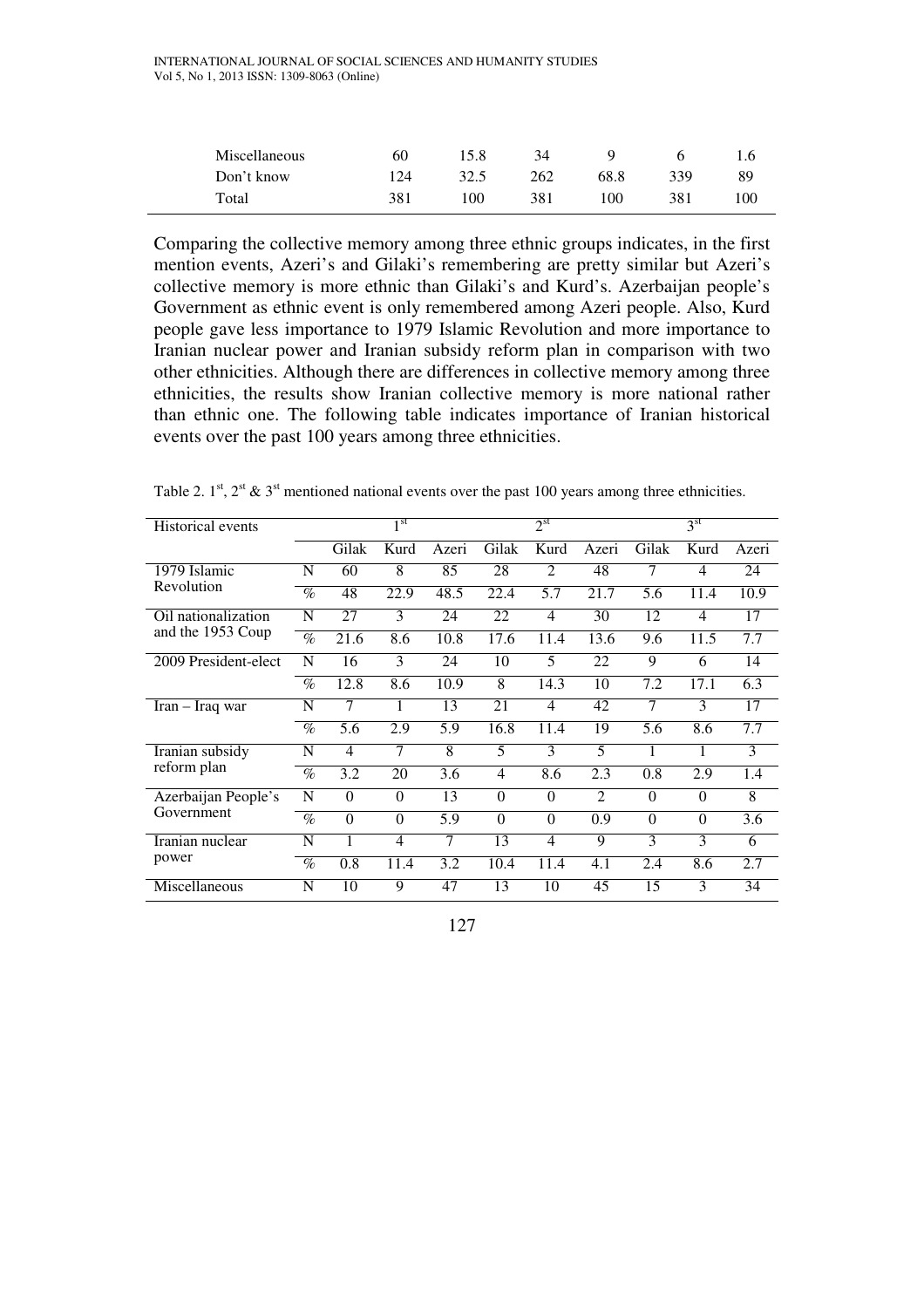|            | $\%$ |     |     | 25.6 21.2 10.4 |      | 28.6 20.3 |     | 12   | 8.5  | 15.4 |
|------------|------|-----|-----|----------------|------|-----------|-----|------|------|------|
| Don't know |      |     |     | $\theta$       | 13   | 3         | 18  | 71   |      | -98  |
|            | $\%$ |     |     | $\theta$       | 10.4 | 8.6       | 8.1 | 56.8 | 31.4 | 44.3 |
| Total      |      | 125 | 35  | 221            | 125  | 35        | 221 | 125  | 35   | 221  |
|            | $\%$ | 100 | 100 | 100            | 100  | 100       | 100 | 100  | 100  | 100  |

Investigating remembering in social cadre of religion shows degree of religiosity affect remembering of the events. For example, the more the degree of religion, the more remembering of Iran-Iraq war and 1979 Islamic Revolution, and the less remembering of 2009 president-elect. On the other hand, the less the degree of religion, the less remembering of Oil nationalization and the 1953 Coup.

Table 3.  $1^{st}$ ,  $2^{st}$  &  $3^{st}$  mentioned national events over the past 100 years among samples with different degrees of religiosity.

| <b>Historical</b> events |      |                   | $1^{\rm st}$ |                |                   | $2^{\rm st}$      |                  |          | 3 <sup>st</sup> |                  |
|--------------------------|------|-------------------|--------------|----------------|-------------------|-------------------|------------------|----------|-----------------|------------------|
|                          |      | Low               | middle       | High           | Low               | middle            | High             | Low      | middle          | High             |
| 1979 Islamic             | N    | 31                | 47           | 75             | 27                | 24                | 27               | 9        | 14              | 12               |
| Revolution               | $\%$ | $\overline{26.5}$ | 40.9         | 50.3           | $\overline{23.1}$ | $\overline{20.9}$ | 18.1             | 7.7      | 12.2            | $\overline{8.1}$ |
| Oil nationalization      | N    | 24                | 15           | 15             | 25                | 21                | 10               | 10       | 15              | $\overline{8}$   |
| and the 1953 Coup        | $\%$ | 20.6              | 13           | 10.1           | 21.4              | 18.3              | 6.7              | 8.5      | 13              | 5.4              |
| 2009 President-elect     | N    | 29                | 9            | 5              | 12                | 13                | 12               | 13       | 10              | 6                |
|                          | $\%$ | 24.8              | 7.8          | 3.4            | 10.3              | 11.3              | $\overline{8.1}$ | 11.1     | 8.7             | $\overline{4}$   |
| Iran - Iraq war          | N    | 2                 | 5            | 14             | 10                | 13                | 44               | 8        | 9               | $\overline{10}$  |
|                          | $\%$ | 1.7               | 4.3          | 9.4            | 8.5               | 11.3              | 29.5             | 6.8      | 7.8             | 6.7              |
| Iranian subsidy          | N    | $\mathfrak{D}$    | 9            | 8              | 3                 | $\overline{4}$    | 6                | $\Omega$ | 3               | $\overline{2}$   |
| reform plan              | $\%$ | 1.7               | 7.8          | 5.4            | 2.6               | $\overline{3.5}$  | $\overline{4}$   | $\Omega$ | 2.6             | 1.3              |
| Azerbaijan People's      | N    | $\mathfrak{D}$    | 5            | 6              | $\overline{2}$    | $\Omega$          | $\Omega$         | 7        | 1               | $\theta$         |
| Government               | $\%$ | 1.7               | 4.3          | 4              | 1.7               | $\Omega$          | $\Omega$         | 6        | 0.9             | $\Omega$         |
| Iranian nuclear power    | N    | 3                 | 3            | 6              | $\overline{4}$    | 10                | 12               | 1        | 7               | $\overline{4}$   |
|                          | $\%$ | 2.6               | 2.6          | $\overline{4}$ | 3.4               | 8.7               | 8.1              | 0.9      | 6.1             | 2.7              |
| Miscellaneous            | N    | 24                | 22           | 20             | 27                | 19                | 22               | 21       | 13              | 18               |
|                          | $\%$ | 20.4              | 19.1         | 13.4           | 23                | 16.6              | 14.8             | 18       | 11.3            | 12.1             |
| Don't know               | N    | $\Omega$          | $\theta$     | $\theta$       | 7                 | 11                | 16               | 48       | 43              | 89               |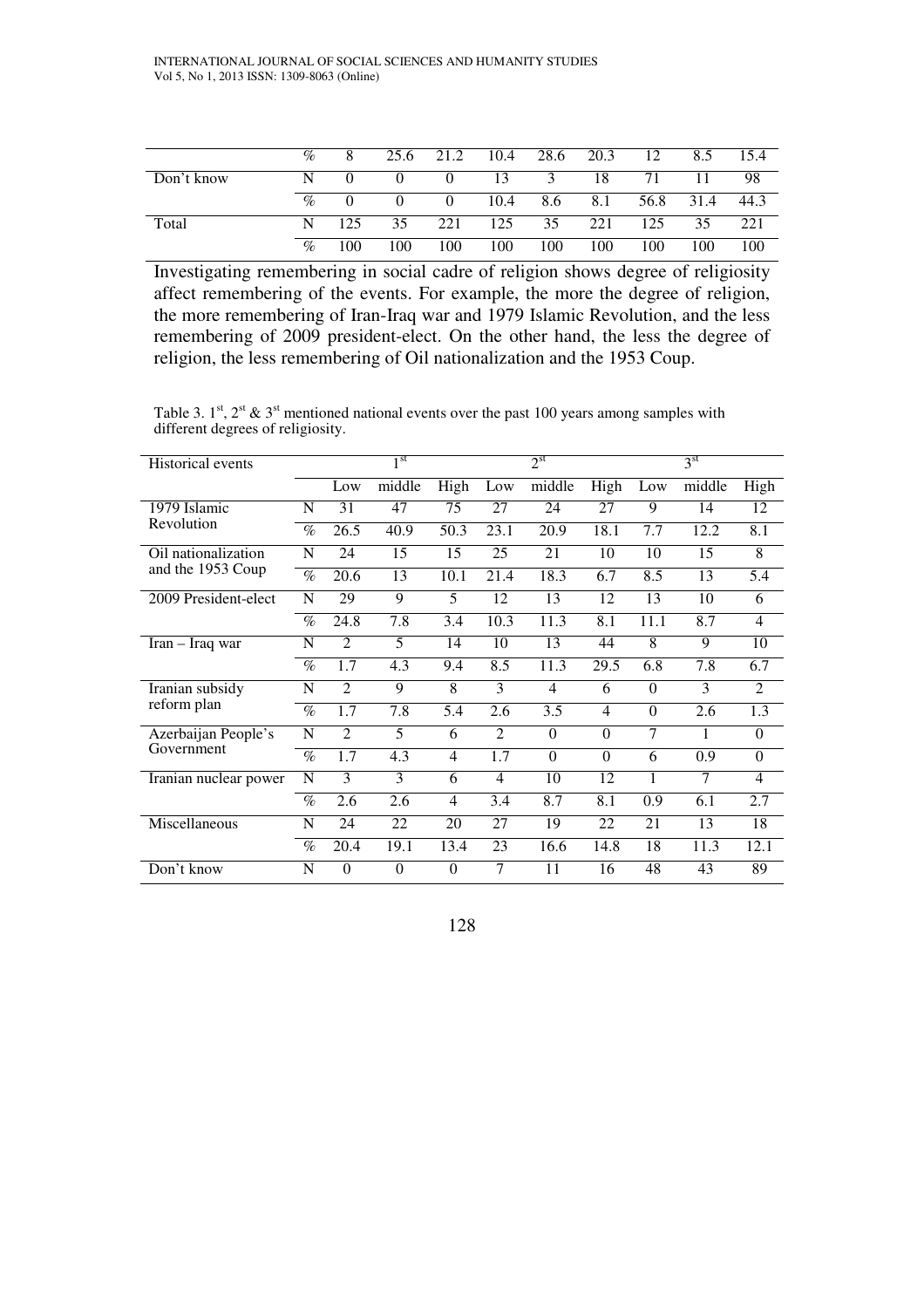|       | $\%$ |       |                                       | $0 \quad 6$ |             |         | 9.4 10.7 41 37.4 59.7 |       |
|-------|------|-------|---------------------------------------|-------------|-------------|---------|-----------------------|-------|
| Total |      |       | N 117 115 149 117 115 149 117 115 149 |             |             |         |                       |       |
|       | $\%$ | - 100 | 100                                   |             | 100 100 100 | 100 100 | 100                   | - 100 |

Results indicate education as a key variable has effect on people's past remembering. For instance, the more education, the more important the Oil nationalization and the 1953 Coup and 2009 president-elect events and the less important the 1979 Islamic Revolution and Iran-Iraq War events. This finding confirms Schuman and Scotts' claim (1989) which emphasize the noticeable effect of education on collective memory.

Table 4.  $1<sup>st</sup>$  mentioned national events over the past 100 years among samples with different levels of education.

| <b>Historical</b> events              |      |                             | Levels of                   | education      |                |                |
|---------------------------------------|------|-----------------------------|-----------------------------|----------------|----------------|----------------|
|                                       |      | Elementary                  | Diploma                     | Bachelor       | Master         | PhD            |
| 1979 Islamic Revolution               | N    | 17                          | 55                          | 65             | 13             | 3              |
|                                       | $\%$ | 45.9                        | 50                          | 36.5           | 27.1           | 37.5           |
| Oil nationalization and the 1953 Coup | N    | $\mathcal{D}_{\mathcal{L}}$ | 12                          | 28             | 9              | 3              |
|                                       | $\%$ | 5.4                         | 10.9                        | 15.8           | 18.8           | 37.5           |
| 2009 President-elect                  | N    | $\Omega$                    | $\mathcal{D}_{\mathcal{L}}$ | 23             | 18             | 0              |
|                                       | $\%$ | $\Omega$                    | 1.8                         | 12.9           | 37.5           | $\theta$       |
| Iran - Iraq war                       | N    | $\overline{8}$              | 6                           | 7              | $\Omega$       | $\theta$       |
|                                       | $\%$ | 21.6                        | 5.5                         | 3.9            | $\Omega$       | $\theta$       |
| Iranian subsidy reform plan           | N    | 4                           | $\mathbf{3}$                | 12             | $\Omega$       | $\Omega$       |
|                                       | $\%$ | 10.8                        | 2.7                         | 6.7            | $\Omega$       | $\Omega$       |
| Azerbaijan People's Government        | N    | 3                           | 5                           | $\overline{4}$ | 1              | $\Omega$       |
|                                       | $\%$ | 8.1                         | 4.5                         | 2.2            | 2.1            | $\Omega$       |
| Iranian nuclear power                 | N    | $\Omega$                    | 5                           | 5              | $\overline{2}$ | $\theta$       |
|                                       | $\%$ | $\Omega$                    | 4.5                         | 2.8            | 4.2            | $\Omega$       |
| Miscellaneous                         | N    | 3                           | 22                          | 34             | 5              | $\overline{2}$ |
|                                       | $\%$ | 8.2                         | 20.1                        | 19.2           | 10.3           | 25             |

129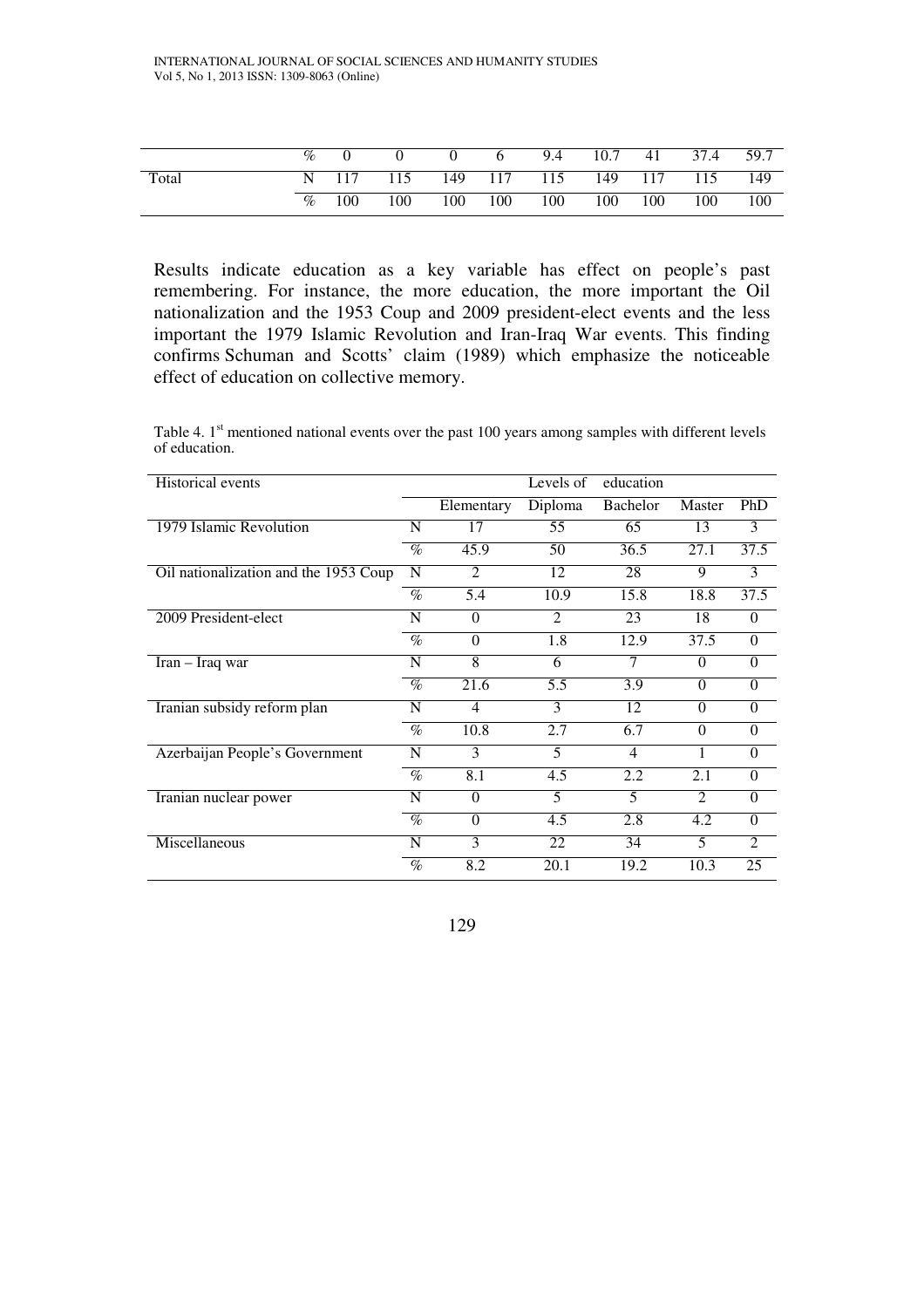#### INTERNATIONAL JOURNAL OF SOCIAL SCIENCES AND HUMANITY STUDIES Vol 5, No 1, 2013 ISSN: 1309-8063 (Online)

| Don't know |      |     |     |     |     |     |
|------------|------|-----|-----|-----|-----|-----|
|            | $\%$ |     |     |     |     |     |
| Total      |      |     | 110 | 78  | 48  |     |
|            | $\%$ | 100 | 100 | 100 | 100 | 100 |

### Table 5. Distribution of 1<sup>st</sup> mentioned national events over the past 100 years among generations.

| <b>Historical</b> events |                 |                  |                |                  | generations    |                 |                 |       |
|--------------------------|-----------------|------------------|----------------|------------------|----------------|-----------------|-----------------|-------|
|                          |                 | $1925 -$<br>1941 | 1942-<br>1951  | $1952 -$<br>1961 | 1962-1971      | $1972-$<br>1981 | 1982-<br>1988   | Total |
|                          | N               | 1                | 28             | 49               | 28             | 10              | $\mathfrak{D}$  | 118   |
| 1979 Islamic             | $\%$            | 0.8              | 23.7           | 41.5             | 23.7           | 8.5             | 1.7             | 100   |
| Revolution               | $\overline{\%}$ | 3.6              | 50             | 79               | 43.1           | 12.5            | 2.2             | 31    |
| Oil nationalization      | N               | 18               | $\overline{2}$ | $\theta$         | $\theta$       | $\Omega$        | $\Omega$        | 20    |
| and the 1953 Coup        | $\overline{\%}$ | 90               | 10             | $\Omega$         | $\overline{0}$ | $\Omega$        | $\Omega$        | 100   |
|                          | $\%$            | 64.3             | 3.6            | $\Omega$         | $\theta$       | $\Omega$        | $\Omega$        | 5.2   |
| 2009 President-elect     | N               | $\overline{0}$   | 1              | $\theta$         | $\overline{2}$ | 28              | $\overline{51}$ | 82    |
|                          | $\overline{\%}$ | $\overline{0}$   | 1.2            | $\Omega$         | 2.4            | 34.1            | 62.2            | 100   |
|                          | $\%$            | $\Omega$         | 1.8            | $\theta$         | 3.1            | 35              | 56.7            | 21.5  |
|                          | N               | 1                | 6              | $\overline{8}$   | 26             | 26              | 6               | 73    |
| $Iran - Iraq war$        | $\%$            | 1.4              | 8.2            | 11               | 35.6           | 35.6            | 8.2             | 100   |
|                          | $\overline{\%}$ | 3.6              | 10.7           | 12.9             | 40             | 32.5            | 6.7             | 19.2  |
|                          | N               | $\overline{0}$   | $\overline{0}$ | $\theta$         | $\theta$       | $\overline{4}$  | $\overline{2}$  | 6     |
| Iranian subsidy          | $\%$            | $\overline{0}$   | $\theta$       | $\Omega$         | $\theta$       | 66.7            | 33.3            | 100   |
| reform plan              | $\overline{\%}$ | $\overline{0}$   | $\overline{0}$ | $\Omega$         | $\overline{0}$ | 5               | 2.2             | 1.6   |
| Azerbaijan People's      | N               | $\overline{3}$   | $\mathbf{0}$   | $\theta$         | $\theta$       | $\Omega$        | $\Omega$        | 3     |
| Government               | $\%$            | 100              | $\mathbf{0}$   | $\Omega$         | $\theta$       | $\Omega$        | $\Omega$        | 100   |
|                          | $\%$            | 10.7             | $\mathbf{0}$   | $\theta$         | $\overline{0}$ | $\Omega$        | $\Omega$        | 0.8   |
|                          | N               | $\Omega$         | $\theta$       | $\Omega$         | 1              | $\Omega$        | 6               | 7     |
| Iranian nuclear power    | $\%$            | $\overline{0}$   | $\mathbf{0}$   | $\theta$         | 14.3           | $\Omega$        | 85.7            | 100   |
|                          | $\%$            | $\theta$         | $\theta$       | $\theta$         | 1.5            | $\Omega$        | 6.7             | 1.8   |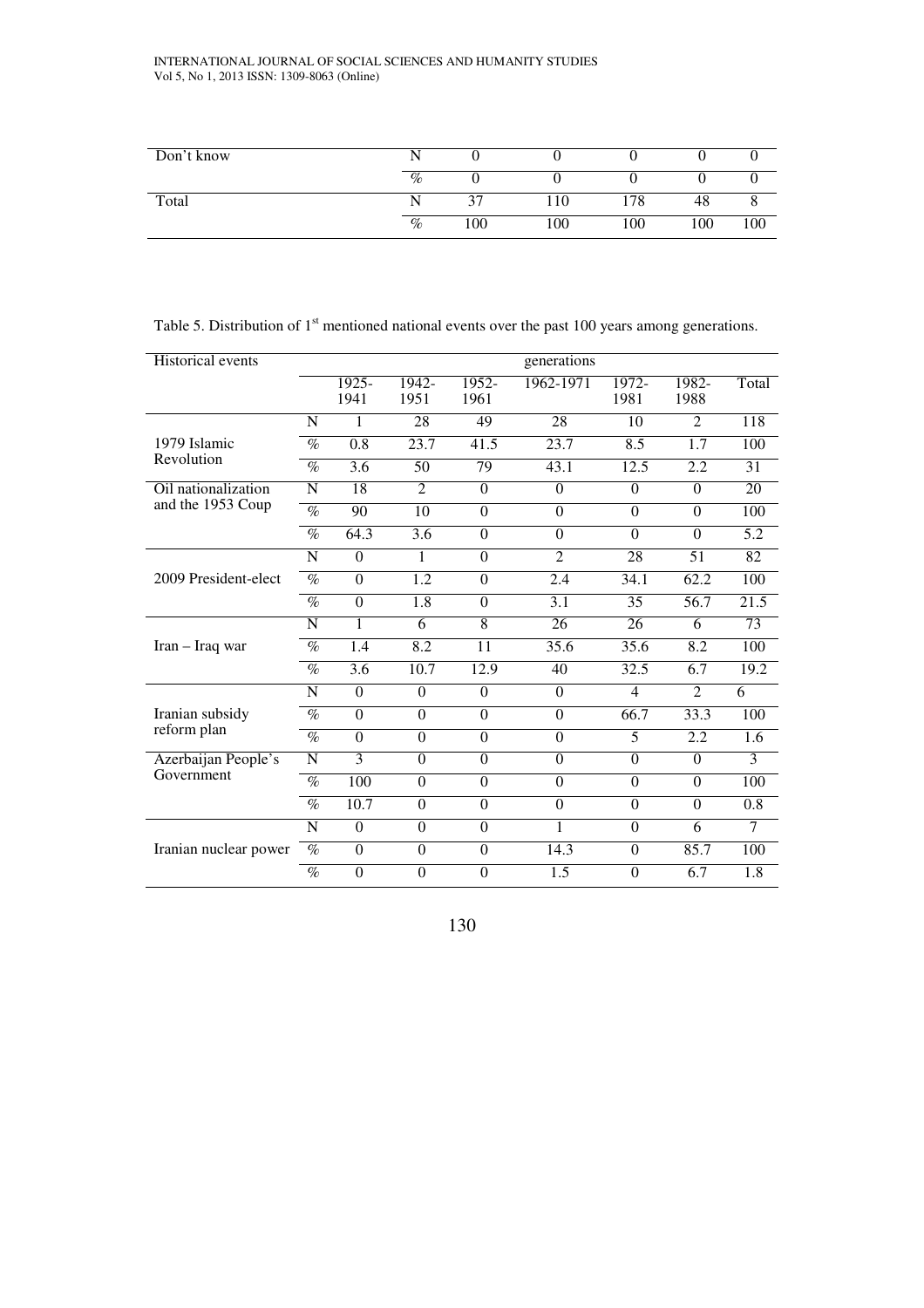|               | N                          | 5        | 18   | 4    | 8        | 10   | 12   | 57  |
|---------------|----------------------------|----------|------|------|----------|------|------|-----|
| Miscellaneous | $\overline{\mathcal{C}}_0$ | 8.8      | 31.6 |      | 14       | 17.5 | 21   | 100 |
|               | $\%$                       | 17.8     | 32.1 | 6.5  | 12.3     | 12.5 | 13.3 | 15  |
|               | N                          |          |      |      | $\theta$ | ↑    |      | 15  |
| No events     | $\overline{\mathcal{C}}_0$ | 0        | 6.7  | 6.7  | $\theta$ | 13.3 | 73.3 | 100 |
|               | $\%$                       | $\Omega$ | 1.8  | 1.6  | $\Omega$ | 2.5  | 12.2 | 3.9 |
|               | N                          | 28       | 56   | 62   | 65       | 80   | 90   | 381 |
| Total         | $\%$                       | 7.3      | 14.7 | 16.3 | 17.1     | 21   | 23.6 | 100 |
|               | $\%$                       | 100      | 100  | 100  | 100      | 100  | 100  | 100 |

Concept of inventory experience of Mannheim has essential place in investigating generational collective memory. So beside questions about the most important national events, respondents are requested to answer questions about the most effective events during their late adolescence and early adulthood. Before data collection, we used a generational classification inspired by Chitsaz Ghomi (2007). Although there are some differences, our finding is in line with Chitsaz Ghomi' research. Mannheim's generation is a combination of cohort and inventory experience. Table 5 showed the combination clearly in Iranian social context and we can distinguish different generations.

# **3. CONCLUSION**

Islamic Revolution, Iran's oil nationalization and the following 1953 Iranian coup, 2009 president-elect and Iran-Iraq war which anchored in Iranian memory during the last century could be considered as the main part of Iranian collective memory. The above mentioned events are reported as the most important events by all the samples who did experience or did not. This study found Iranian collective memory is mainly nationalist and in spite of few differences, remembering among three ethnicities is more national rather than ethnic. It may be interpreted as formation of national collective memory and gradually disappearing of ethnic one among Iranian ethnicities.

Although the four events are remembered by all the generations, generational distribution of their remembering indicates generation is an important variable in preference of each four event. The samples experienced most of the events (the last 50 years events) remembered as the most important ones during their late